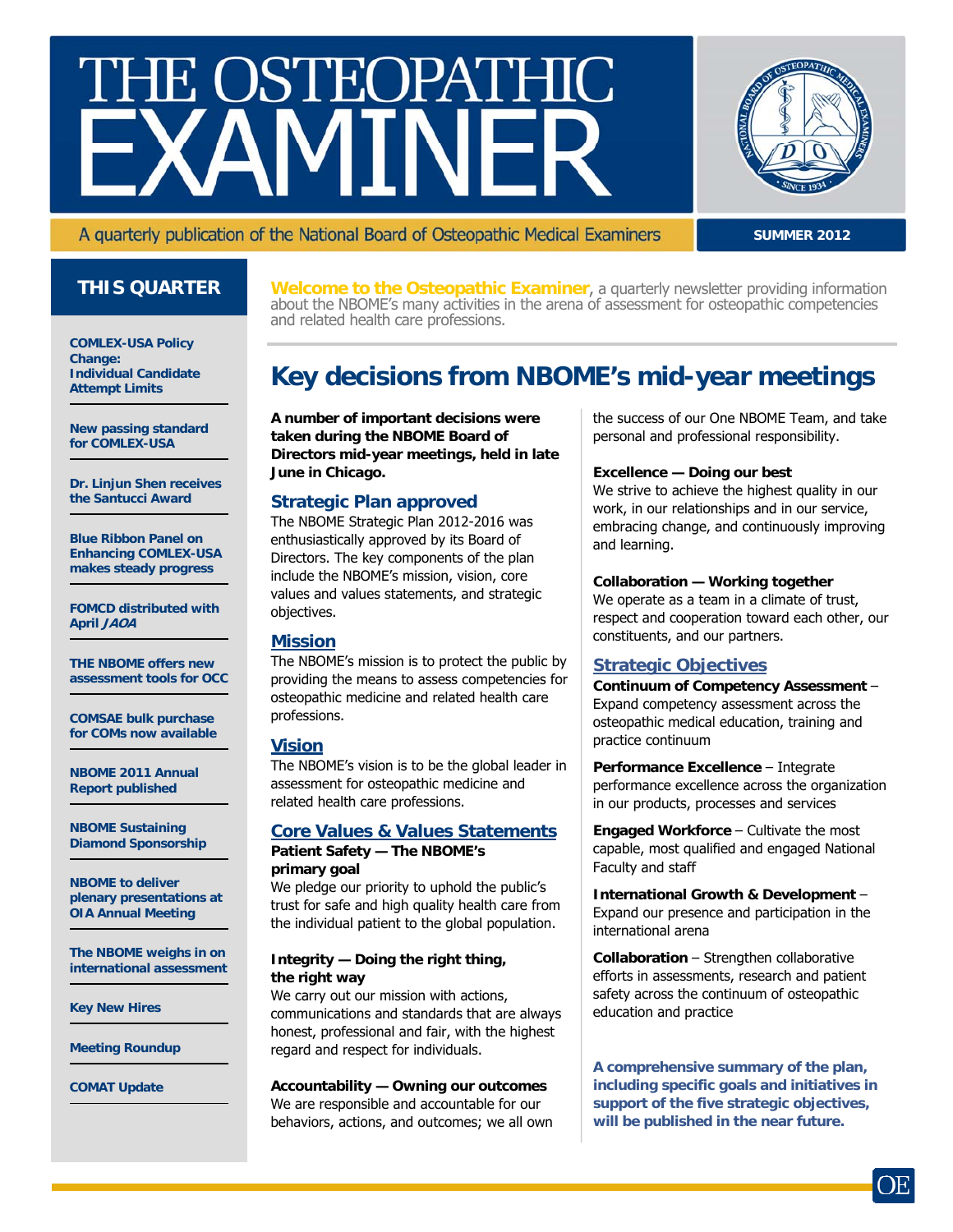# COMLEX-USA Policy Change: Individual Candidate Attempt Limits

**A policy change to limit the number of times a candidate can take any of the COMLEX-USA examinations was approved by the Board.** The following language has been added to the COMLEX-USA Bulletin of Information for the July 2012 update.

**NOTICE of PLANNED CHANGE to POLICY:** Effective July 1, 2016, candidates taking COMLEX-USA examinations will be limited to a total of six (6) attempts for each examination (COMLEX-USA Level 1, Level 2-CE, Level 2-PE and Level 3), including but not limited to all attempts prior to July 1, 2016. After June 30, 2016, no candidate will be allowed to take any examination more than six (6) times without obtaining approval from the NBOME.

## New passing standard for COMLEX-USA Level 2-Performance Evaluation Humanistic Domain

**In May, a panel of 22 professionals (DOs, PhDs, RNs and others) conducted a periodic Standard Setting exercise**  to recommend a new passing standard for the Humanistic Domain of the COMLEX-USA Level 2-Performance Evaluation (PE). The new passing standard was approved by the NBOME Executive Committee of the Board as recommended, and went into effect in July 2012.

Periodic review and resetting of the pass/fail standards for COMLEX-USA examinations ensures the standards of osteopathic medical licensure assessment reflect current medical education and medical practice. The process is consistent with the NBOME's mission of protecting the public by assessing competencies for osteopathic medicine and related health professionals.

## Dr. Linjun Shen receives the Santucci Award

**Linjun Shen, PhD, MPH, former NBOME Vice President for Cognitive Testing and Research (left),** is shown with Board Chair Janice Knebl, DO, MBA, and President & CEO John Gimpel, DO, MEd, after receiving the NBOME's highest honor, the Santucci Award during the Mid-Year Board dinner in Chicago. The Santucci Award is given in honor of outstanding contributions to the mission of the NBOME.

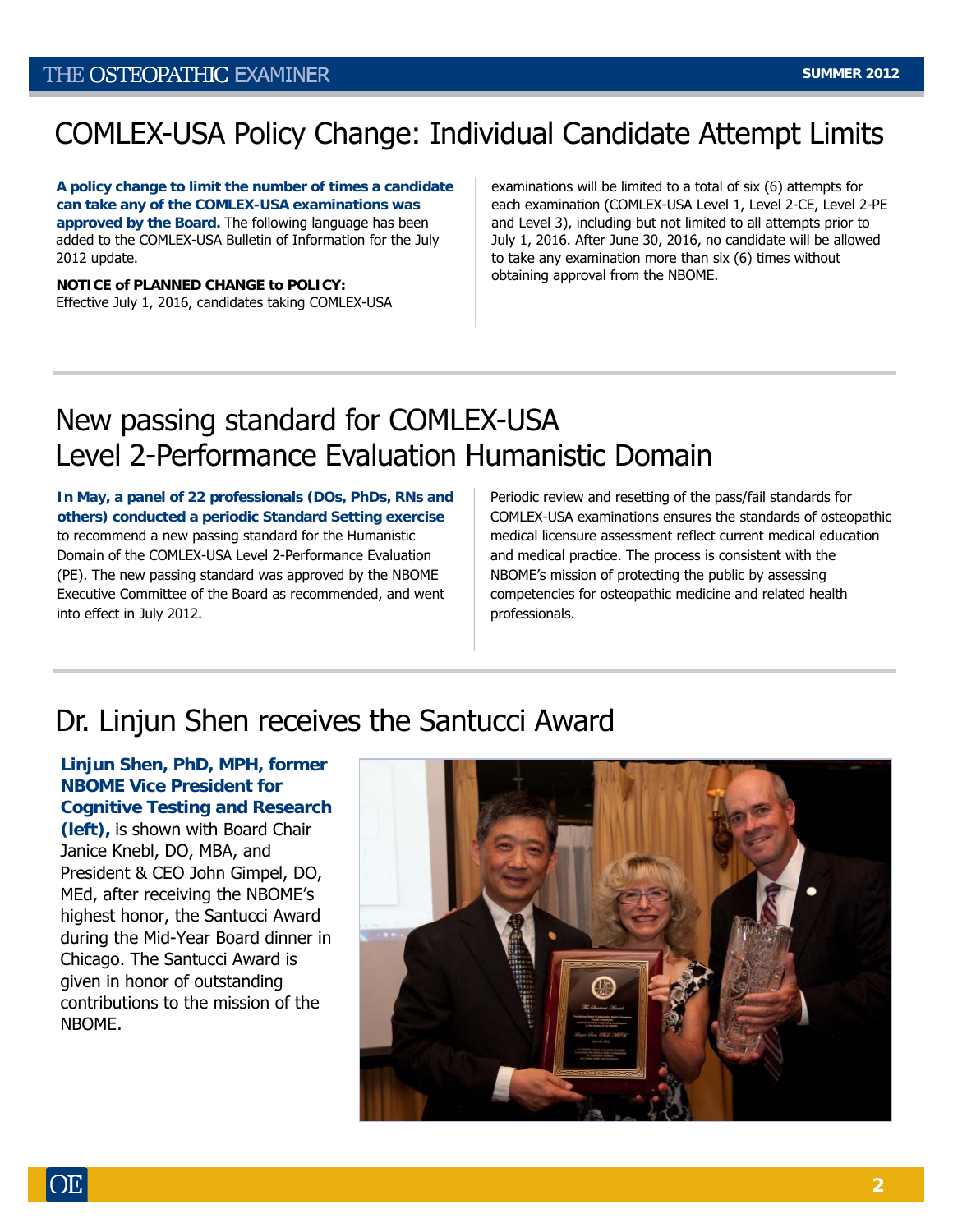## Blue Ribbon Panel on Enhancing COMLEX-USA continues to make steady progress

**Members of the Blue Ribbon Panel (BRP) on Enhancing COMLEX-USA met on May 14 and 15 in Philadelphia under the direction of Dr. Janice Knebl, NBOME Board Chair and Chair of the Panel.** 

Great progress was made on the meeting objectives, particularly in the construction of the "Assessment Crosswalk." The Assessment Crosswalk process is aimed at determining appropriate assessments that would correspond to and measure the competencies outlined in the NBOME's Fundamental Osteopathic Medical Competency Domains 2011 document (see below).

Progress was also made in discussions related to the new three-dimension blueprint. The future COMLEX-USA will have a threedimension blueprint, which includes the following: Competency Domains, Clinical Presentation and Lifecycle.

**The BRP on Enhancing COMLEX-USA** is charged with researching, considering and outlining a plan to implement a two-decision point, competency-based COMLEX-USA that is consistent with the NBOME's mission. Based on earlier

**ONBOME** 

**ENHANCING COMLEX-USA** REPORT BY THE BLUE RIBBON PANEL OF THE NATIONAL BOARD OF OSTEOPATHIC MEDICAL EXAMINERS

**MARCH 2012** 

INCLUDING RECOMMENDATIONS AND NEXT STEPS



NBOME'S MISSION » TO PROTECT THE PUBLIC BY PROVIDING<br>THE MEANS TO ASSESS COMPETENCIES FOR OSTEOPATHIC MEDICINE<br>AND RELATED HEALTH CARE PROFESSIONS

recommendations from the BRP on Enhancing COMLEX-USA, the two-decision point model would include:

**› A series of assessments leading to a decision for entry into supervised practice, i.e., in Residency/GME training (Decision Point 1)** 

**› A series of assessments leading to a decision for entry into unsupervised practice, i.e., unrestricted licensure (Decision Point 2)** 

#### **Ongoing enhancements to COMLEX-USA examinations**

**continue,** including novel examination item-type formats now in all of the examinations, and transition to computer keyboard entry for the post-encounter SOAP Notes in COMLEX-USA Level 2- Performance Evaluation in July 2014.

For more information, read the March 2012 report from the BRP on Enhancing COMLEX-USA: [http://www.nbome.org/docs/BRP-](http://www.nbome.org/docs/BRP-Enhancing%20COMLEX-USA%20final%20March%202012.pdf)

[Enhancing%20COMLEX-USA%20final%20March%202012.pdf](http://www.nbome.org/docs/BRP-Enhancing%20COMLEX-USA%20final%20March%202012.pdf)

# FOMCD published with April JAOA

**The NBOME's Fundamental Osteopathic Medical Competency Domains (FOMCD) 2011 document** was published in April as a supplement to the Journal of the American Osteopathic Association's special osteopathic medical education edition. It went to more than 2,000 recipients, including osteopathic physicians who are faculty members at osteopathic medical colleges, directors of medical education, directors of osteopathic residency programs, state licensing board representatives and the libraries of all colleges of osteopathic medicine.

The FOMCD document is integral to the work of the Blue Ribbon Panel on Enhancing COMLEX-USA, and a future two-decision point model for the examination series. The FOMCD can be found online at:

[http://www.nbome.org/docs/NBOME%20Fundamental%20Osteopathic%](http://www.nbome.org/docs/NBOME%20Fundamental%20Osteopathic%20Medical%20Competencies.pdf) [20Medical%20Competencies.pdf](http://www.nbome.org/docs/NBOME%20Fundamental%20Osteopathic%20Medical%20Competencies.pdf)

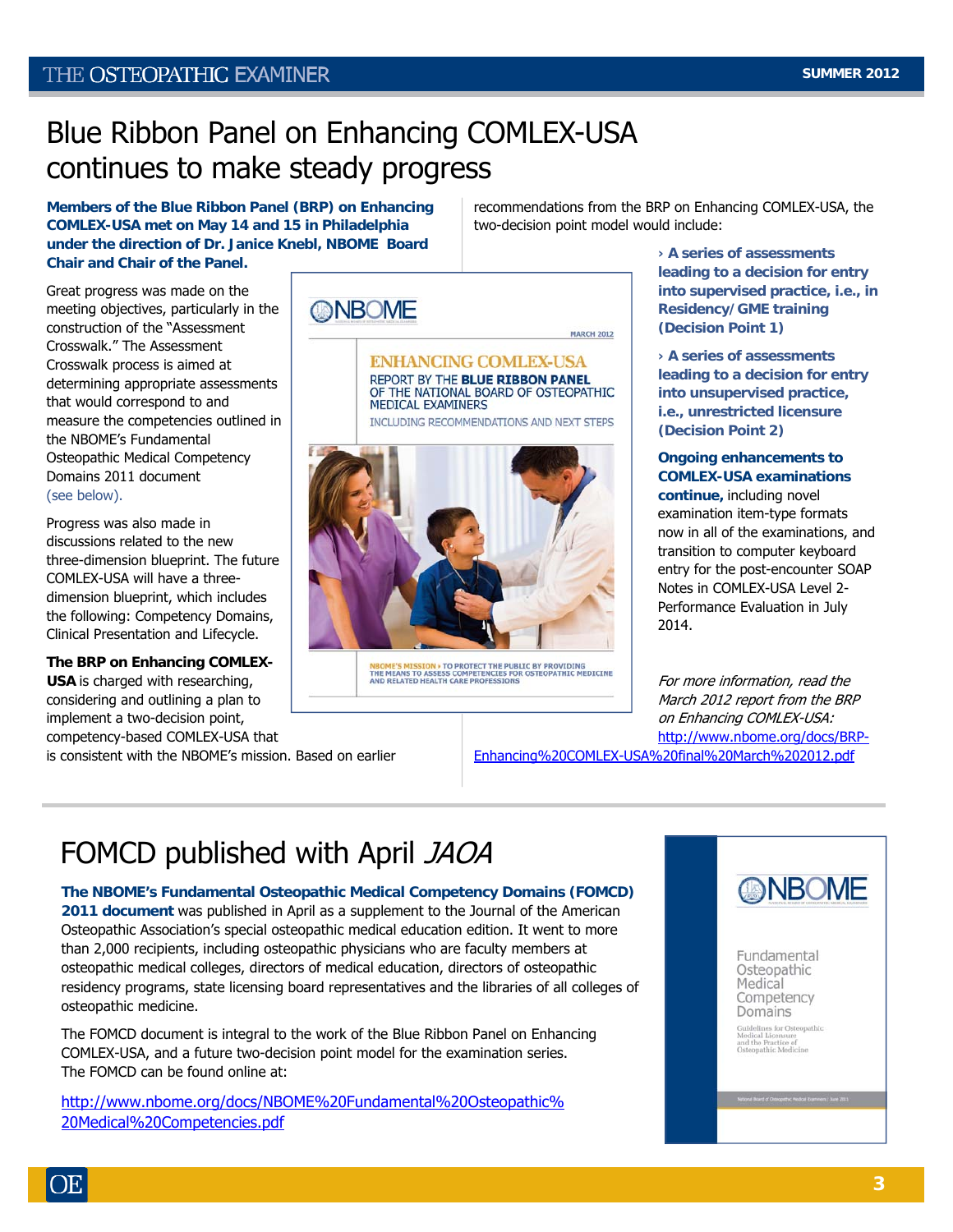## THE NBOME offers new assessment tools for OCC

**The January 2013 deadline for implementing initiatives to comply with Osteopathic Continuous Certification (OCC) is approaching,** and the NBOME is committed to supporting specialty boards and colleges with the resources and tools they need to satisfy these and related continuous professional development requirements. Through our Department of Continuous Professional Development & Innovations, the NBOME is working with specialty boards and colleges to develop cost-effective and convenient options for assessment of physicians in the context of continuous professional development.

Among the many services available is a new type of performance -in-practice assessment – Osteopathic Performance Assessment and Improvement Module (OPAIM™). These web-based formative and practice assessment modules are designed for

clinical practice improvement for osteopathic physicians. They are osteopathically distinct and incorporate assessments of medical knowledge, practice performance, and self-reflection. They can be conveniently accessed at anytime from any location a physician has Internet access.

Two OPAIMs™ are now in development and will be available by the end of the year. In addition, the NBOME is happy to work with specialty boards and colleges to develop additional OPAIMsTM customized to their physicians' individual needs.

For more information regarding OPAIMS™ or other services available through the NBOME, please feel free to contact Erik Langenau, DO, Vice President for Continuous Professional Development and Innovations, at 610-825-6551 or [elangenau@nbome.org.](mailto:elangenau@nbome.org)

## COMSAE bulk purchase for COMs now available

**The NBOME recently introduced online bulk purchase of COMSAE – the Comprehensive Osteopathic Medical Self Assessment Examination –** in response to requests from a number of the colleges of osteopathic medicine (COMs). Through the NBOME's client registration system, COM representatives can purchase examinations, upload rosters, select timed or untimed options, and designate timeframes in which candidates can take the examinations. Once the purchase is complete, the system generates a confirmation and an email to the candidates with a link to their examination.



For more information on COMSAE bulk purchase, contact Margaret Wong, Client Services Manager, at mwong@nbome.org or view this tutorial: [http://www.nbome.org/docs/](http://www.nbome.org/docs/How_to_Purchase_COMSAE_for_Your_Students.pdf) [How\\_to\\_Purchase\\_COMSAE\\_for\\_Your\\_Students.pdf.](http://www.nbome.org/docs/How_to_Purchase_COMSAE_for_Your_Students.pdf)

## NBOME 2011 Annual Report published - A Clear Vision Being Realized

#### **The NBOME's 2011 annual report, entitled A Clear Vision Being Realized, was published in late**

**April.** Produced by the NBOME's Communications Division, the annual report serves as a key marketing and informational tool throughout the year. The report was distributed to key stakeholders including deans, executive directors of state licensing boards, NBOME National Faculty, residency program directors and others in the house of medicine. If you did not receive a copy and would like to have one, please email your request to NBOME Director for Communications, Mary C. Coyle, at [mcoyle@nbome.org](mailto:mcoyle@nbome.org).



View the report online at: [http://www.nbome.org/docs/NBOME\\_Annual\\_Report\\_2011.pdf](http://www.nbome.org/docs/NBOME_Annual_Report_2011.pdf)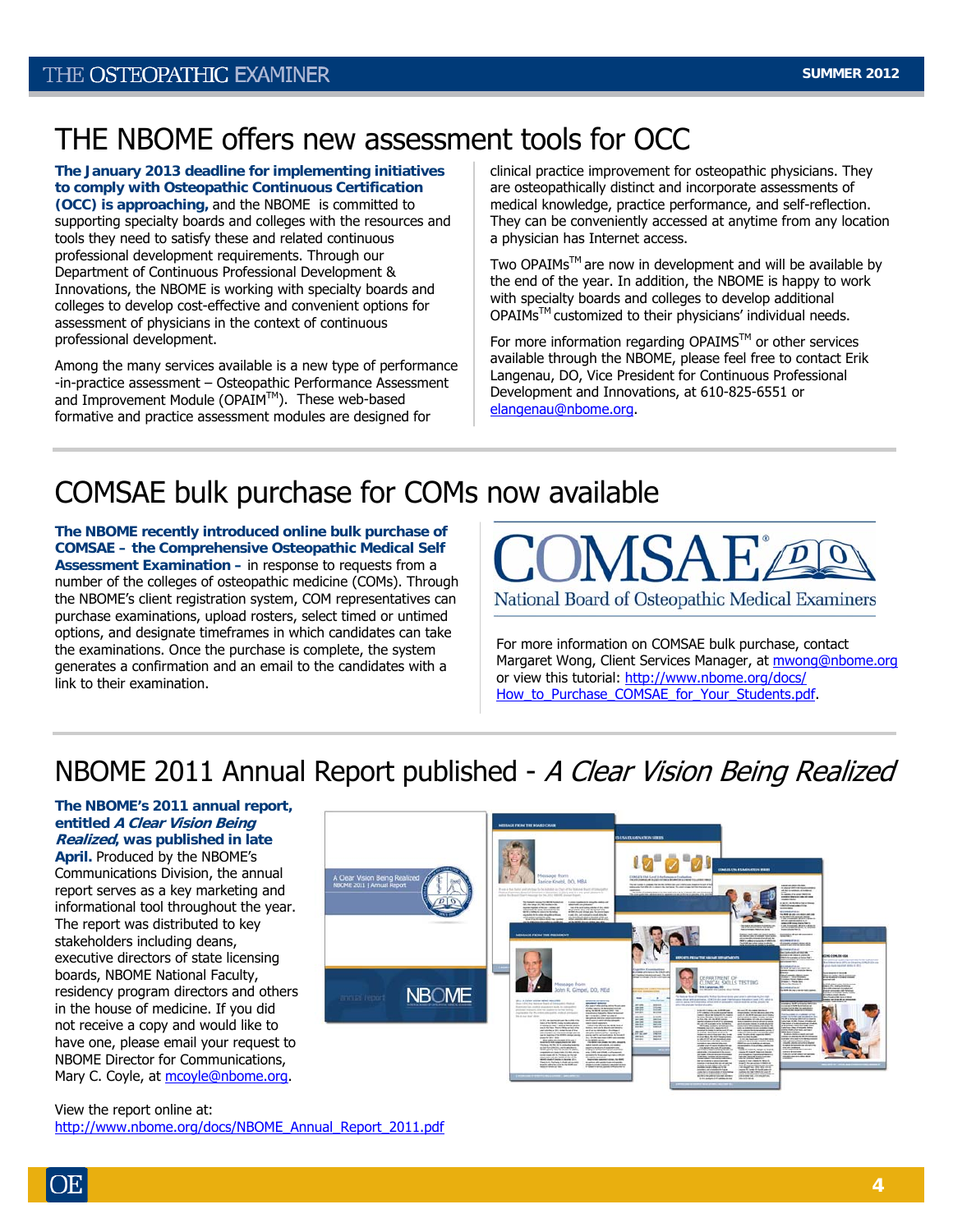## NBOME Sustaining Diamond Sponsorship announced at AACOM Annual Meeting

**Among the major highlights of the annual meeting of the American Association of Colleges of Osteopathic Medicine (AACOM) in Washington, DC, in late March,** was an announcement by AACOM President, Dr. Stephen Shannon, of the NBOME's commitment as AACOM's first-ever Sustaining Diamond Sponsor.

The NBOME has partnered with AACOM for the past seven years to sponsor an NBOME Update Luncheon at the AACOM Annual

Meeting, and this event will continue to form the heart of the five-year sponsorship.

"The National Board of Osteopathic Medical Examiners, which has for many years served as a sponsor of AACOM's Annual Meeting, recently cemented this long-term relationship by announcing that it will become the AACOM Annual Meeting's first ever Sustaining Diamond Sponsor, "said Dr. Shannon. "We are truly fortunate to have such a mutually supportive profession."

## NBOME to deliver plenary presentations at OIA Annual Meeting in September

**NBOME Board Chair, Dr. Janice Knebl, and President & CEO, Dr. John Gimpel will be making a presentation at the Regulators Forum at the 2012 Osteopathic International Alliance (OIA) Annual Meeting.** 

The presentation will focus on maintenance of licensure and revalidation in the health professions internationally. In addition, Dr. Gimpel will join OIA President Johannes Mayer, MD, DOM, from Germany in co-presenting on competencies for the osteopathic medical profession in a plenary session for the OIA Annual Meeting. The OIA Annual Meeting is slated for late September in Paris, France.



## The NBOME weighs in on international assessment

**The NBOME participated in a consultation review of the Professional and Linguistic Assessments Board (PLAB) Test for the General Medical Council (GMC),** the organization that registers doctors to practice medicine in the United Kingdom. Dr. John Gimpel, President & CEO, and Dr. Jeanne Sandella, Vice President for Clinical Skills Testing, completed the review of the test, which is the main route by which International Medical Graduates demonstrate that they have the necessary skills and knowledge to practice medicine in the United Kingdom. In the consultation, the NBOME shared its FOMCD 2011 document as well as the recent update from the Blue Ribbon Panel on Enhancing COMLEX-USA. The NBOME looks forward to a continued collaborative relationship with the GMC and other licensing, regulation, certification and assessment authorities around the world.

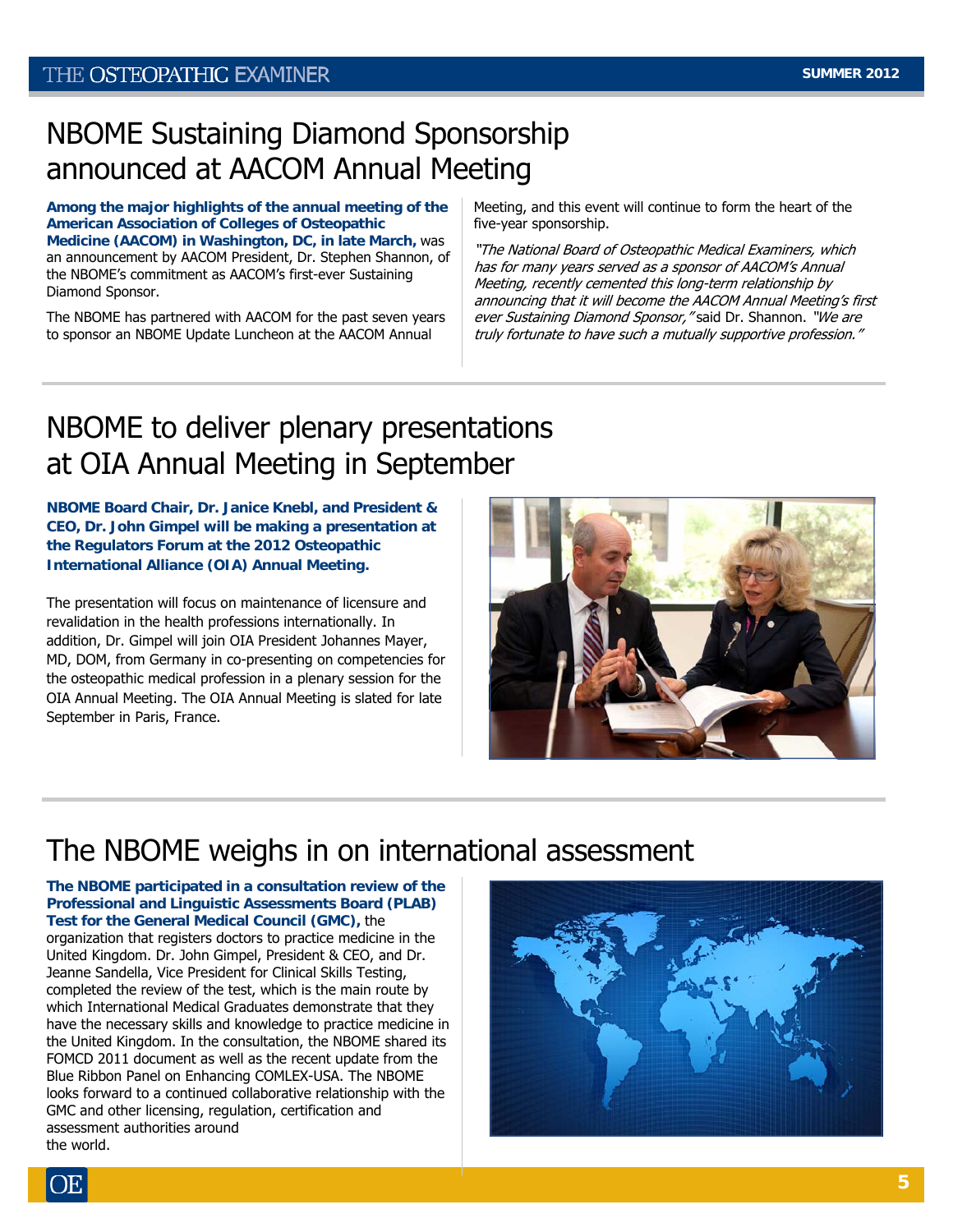#### **New NBOME Vice President for Finance hired**

Joseph Cruitt, MBA, CPA, joined the NBOME in July as our new Vice President for Finance and Chief Financial Officer. He is based in Chicago and reports to Dr. John Gimpel, President & CEO.

Mr. Cruitt served as the CFO for the American Cancer Society, Great Lakes Division, for the past 12 years. Prior to that, he held several financial positions in the healthcare sector, including Wake Forest Medical Center in North Carolina. A national search considered more than 100 applicants for the position.

#### **Crystal Wilson, MEd, takes on new role**

Crystal Wilson, MEd, Managing Director for the NBOME's National Center for Clinical Skills Testing (NCCST), was named Interim Assistant Vice President for Human Resources (HR), effective June 1. She continues to manage a modified portfolio of accountabilities as Managing Director. The remaining duties will be handled by existing staff and the new Associate Director of Operations (see below).

#### **NCCST Associate Director for Operations hired**

Mark Robson, MFA, was recently hired as NBOME's Associate Director for Operations at the National Center for Clinical Skills Testing (NCCST) in Philadelphia. Mr. Robson comes to the NBOME with a wealth of experience, including executive administration, managing director experience in the theatre world and numerous other talents. He also has more than four years of clinical skills testing experience as a Standardized Patient (SP) and SP Trainer at both the medical school and national testing level. Mr. Robson began his new role in early July.

## Meeting Roundup

#### **Liaison Committee**

**Dr. Wayne Carlsen, DO, Vice Chair of the NBOME Board, convened the annual meeting of the NBOME Liaison Committee on Sunday, June 24, in Chicago.** 

This committee offers an opportunity for representatives of the various organizations in the osteopathic medical community to meet and share activities, interests and needs.

This year the attendees representing the following organizations joined us:

**William Anderson,** DO, NBOME Board of Directors

**Tracey Bastiaans,** Vice President, Student Osteopathic Medical Association

**John Bulger,** DO, Immediate Past President, Association of Osteopathic Directors and Medical Educators (AOA-accredited residency programs)

**Wayne Carlsen,** DO, NBOME Liaison Committee Chair

**John Crosby,** JD, Executive Director, American Osteopathic Association

**John Gimpel,** DO, MEd, President & CEO, NBOME

**Janice Knebl,** DO, Chair of the Board of Directors, NBOME

**Linda Mascheri,** Director, Department of State, Affiliate, Socioeconomic & International Affairs, American Osteopathic Association

**Chelsea Nickolson,** National First Vice Chair, Council of Osteopathic Student Government Presidents

**Michael Paddock,** DO, Region Trustee, AOA Council of Interns and Residents

**Sam Rabor,** President, Student Osteopathic Medical Association

**Lance Talmage,** MD, Chair, Federation of State Medical Boards

**Ted Sanford Jr.,** MD, Representative, Organization of Program Director Associations (ACGME-accredited residency programs)

**Dana Shaffer,** DO, President, American Association of Osteopathic Examiners

**Stephen Shannon,** DO, MPH, President & CEO, American Association of Colleges of Osteopathic Medicine

**Larry Turner,** Vice President of Administration/COO, NBOME

——————————————————————————————

#### **MOL Pentalateral Collaboration Group conference call**

**NBOME President & CEO, Dr. John Gimpel, and Vice President for Continuous Professional Development and Innovations, Dr. Erik Langenau**, represented the NBOME at the Federation of State Medical Boards' (FSMB) Maintenance of Licensure (MOL) Pentalateral Collaboration Group conference call in April. The group includes representatives from the FSMB, the AOA Bureau of Osteopathic Specialists (AOA-BOS), the NBOME, the American Board of Medical Specialties (ABMS) and the National Board of Medical Examiners (NBME).

Discussions regarding the nine proposed MOL Pilot Projects designed by the FSMB-ABMS-NBME Trilateral Collaborative MOL Group, as well as the proposed MOL Pilot Project designed by the NBOME and the AOA-BOS working with the FSMB, were discussed, along with the communication plan to describe these to the 11 state medical and osteopathic medical licensing

Continued >>